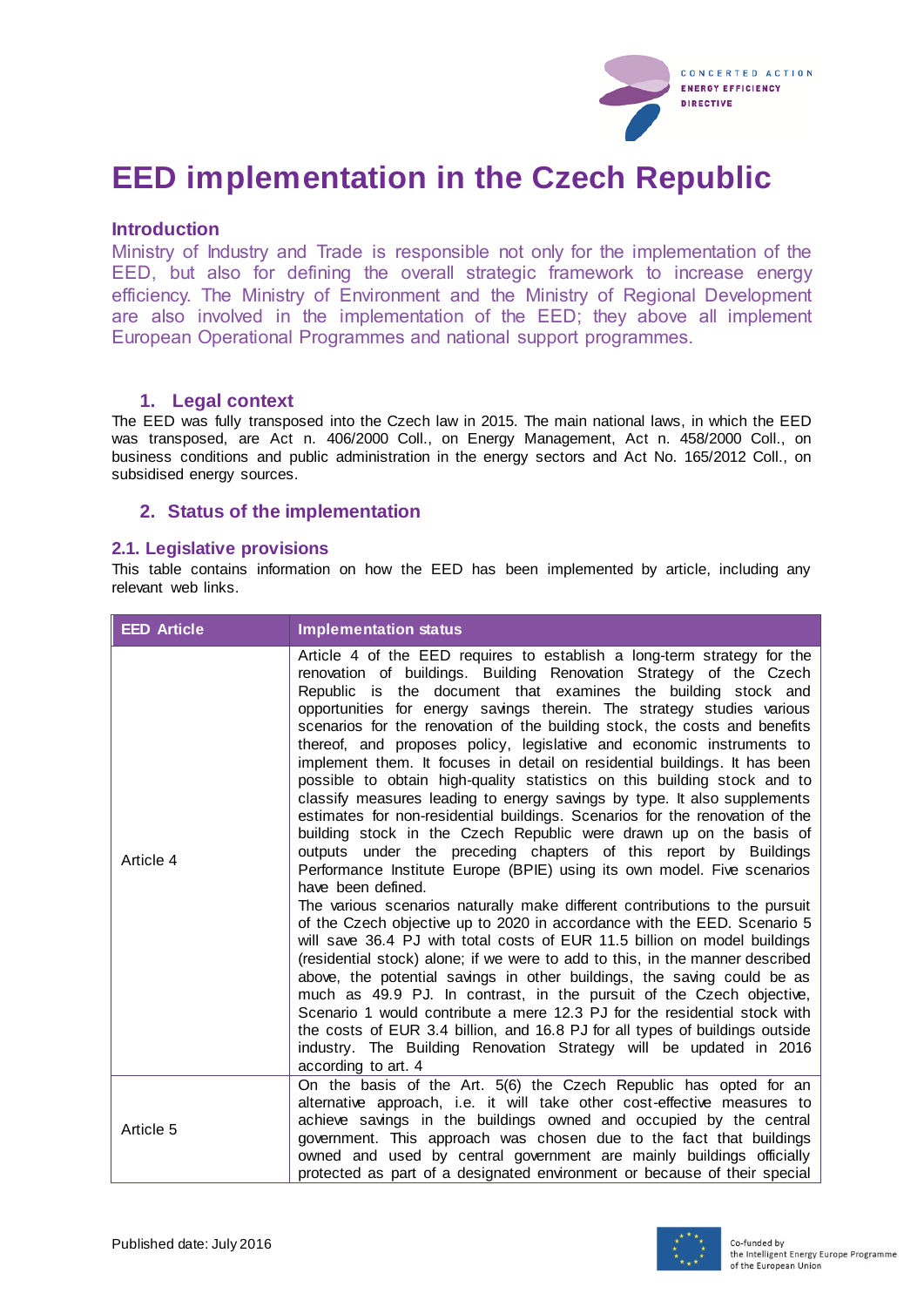

| <b>EED Article</b> | <b>Implementation status</b>                                                                                                                                                                                                                                                                                                                                                                                                                                                                                                                                                                                                                                                                                                                                                                                                                                                                                                                                                                                                                                                                                                                                                                                                                                                                                                                                                                                                                                                                                                                                                                                                                                                                         |
|--------------------|------------------------------------------------------------------------------------------------------------------------------------------------------------------------------------------------------------------------------------------------------------------------------------------------------------------------------------------------------------------------------------------------------------------------------------------------------------------------------------------------------------------------------------------------------------------------------------------------------------------------------------------------------------------------------------------------------------------------------------------------------------------------------------------------------------------------------------------------------------------------------------------------------------------------------------------------------------------------------------------------------------------------------------------------------------------------------------------------------------------------------------------------------------------------------------------------------------------------------------------------------------------------------------------------------------------------------------------------------------------------------------------------------------------------------------------------------------------------------------------------------------------------------------------------------------------------------------------------------------------------------------------------------------------------------------------------------|
|                    | architectural or historical merit. In second half of 2015 the Ministry of<br>Industry and Trade in cooperation with other stakeholders prepared the<br>Building Renovation Plan pursuant to art. 5 of the EED for the year 2016<br>with a view to the year 2020. The plan includes a specification of buildings<br>being included in the inventory according to art. 5 para. 5 (buildings with a<br>total useful floor area over 250 $m^2$ not meeting the minimum energy<br>performance requirements). Report that summarises the progress in<br>building renovation is being annually submitted to the Government. In view<br>of alternative approach annual energy consumption monitoring has been<br>introduced (Act n. 406/2000 Coll., on energy management, para 9b.3) in<br>order to assess the impact of non-investment measures such as<br>implementation of energy management systems.<br>Renovation of central government buildings:<br>http://www.mpo.cz/dokument145673.html<br>Energy consumption monitoring in central government buildings:<br>http://www.mpo.cz/dokument157128.html                                                                                                                                                                                                                                                                                                                                                                                                                                                                                                                                                                                                  |
| Article 6          | Since November 2010, 'Rules for the application of environmental<br>requirements in central and local government procurement procedure and<br>purchasing' have applied in the Czech Republic. These rules were<br>adopted by the Government to promote green procurement in the public<br>sector. The rules only define basic parameters, i.e. they state the bodies<br>for which they are binding, and how and when evaluations of their<br>implementation are to be evaluated. Selected product groups are<br>regulated by more detailed methodologies. These methodologies establish<br>environmental requirements for products and services procured, and also<br>include detailed instructions on how to incorporate these requirements into<br>public procurement.<br>At present, methodologies are available for the purchase of furniture and<br>office computer equipment, which, as of 1 November 2010, should govern<br>the procedure followed by central bodies of state administration (the<br>Government Office, ministries and other institutions, such as the Energy<br>Regulatory Office,<br>Further to<br>etc.).<br>international<br>developments,<br>methodologies that are also significant from the perspective of energy<br>consumption are also incorporated into the rules. Act No 406/2000 on<br>energy management define new special technical conditions that central<br>institutions must observe in the public procurement procedure. These rules<br>are in accordance with Article 6 and Annex III of the EED. Only to<br>contracts with a value equal to, or greater than, the thresholds laid down in<br>Article 7 of the Public Procurement Directive (2004/18/EC). |
| Article 7          | On the basis of the Art. 7(9) the Czech Republic has opted to take other<br>policy measures to achieve energy savings among final customers.<br>Energy savings will be achieved through aid schemes (European<br>operational programs and national programs) and financial engineering<br>instruments, therefore the funding will come from operational programs<br>and state funds including revenue from emission allowances. Four<br>operational programs (OP) provide financial support to improve energy<br>efficiency:<br>OP Enterprise and Innovation for Competitiveness - focuses on<br>$\blacksquare$<br>industry and service sectors<br>OP Environment - aims to improve heating systems in households<br>and public buildings<br>Integrated Regional OP - supports energy efficiency by smart<br>energy management systems and the use of energy from<br>renewable sources in public buildings and in households<br>Prague Growth Pole OP - supports energy efficiency in buildings                                                                                                                                                                                                                                                                                                                                                                                                                                                                                                                                                                                                                                                                                                      |

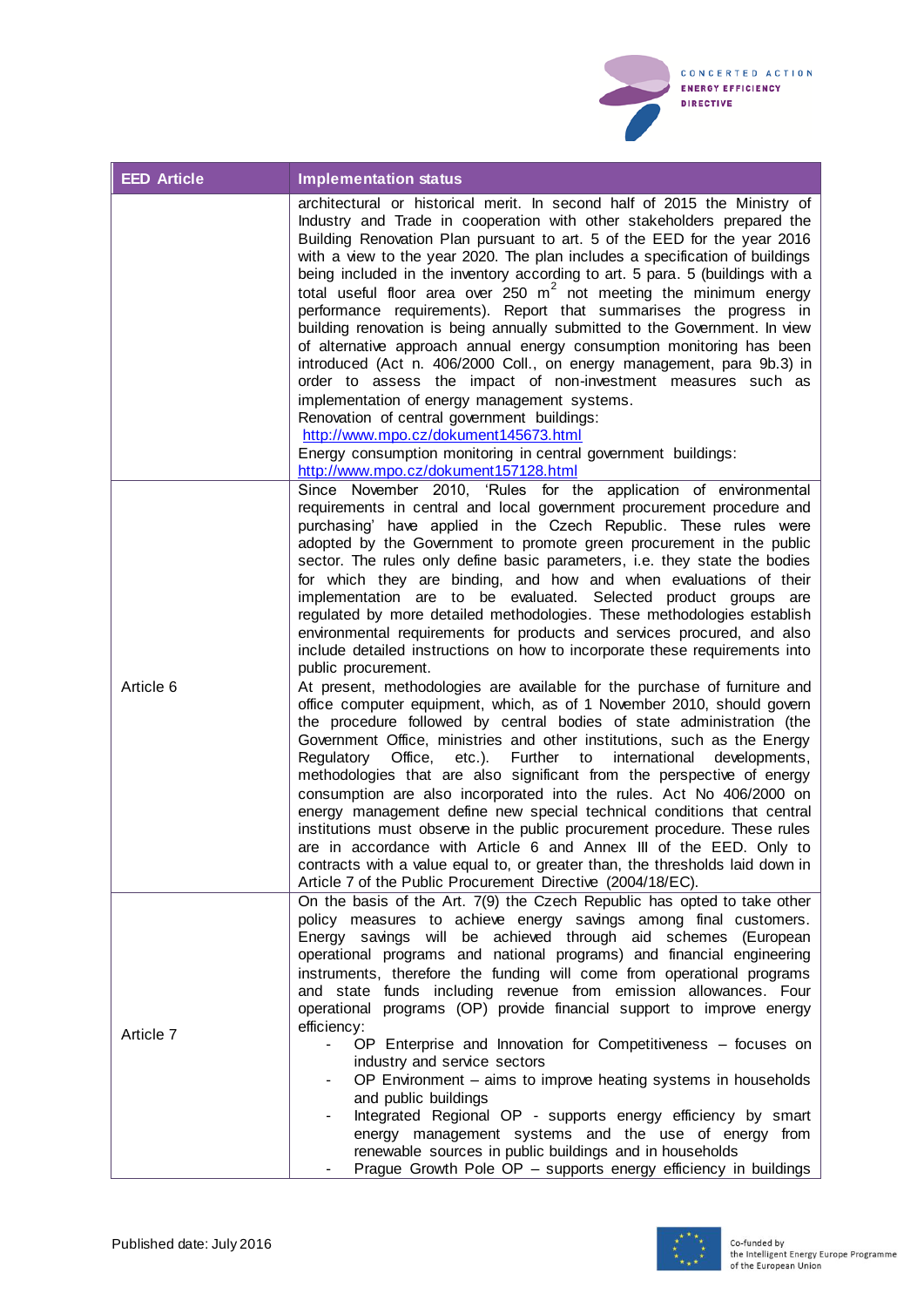

| <b>EED Article</b> | <b>Implementation status</b>                                                                                                                                                                                                                                                                                                                                                                                                                                                                                                                                                                                                                                                                                                                                                                                                                                                                                                                                                                                                                                                                                                                                                                                                                                                                                                                                                                                                                                                                                                                                                                                                                                                                                                                                 |
|--------------------|--------------------------------------------------------------------------------------------------------------------------------------------------------------------------------------------------------------------------------------------------------------------------------------------------------------------------------------------------------------------------------------------------------------------------------------------------------------------------------------------------------------------------------------------------------------------------------------------------------------------------------------------------------------------------------------------------------------------------------------------------------------------------------------------------------------------------------------------------------------------------------------------------------------------------------------------------------------------------------------------------------------------------------------------------------------------------------------------------------------------------------------------------------------------------------------------------------------------------------------------------------------------------------------------------------------------------------------------------------------------------------------------------------------------------------------------------------------------------------------------------------------------------------------------------------------------------------------------------------------------------------------------------------------------------------------------------------------------------------------------------------------|
|                    | and renovation of buildings<br>There are supplementary state programs funded from the state budget:<br>EFEKT - aims to promote energy savings and projects to educate<br>public and professionals<br>New Green Savings 2016 - 2020 - supports enhancing energy<br>performance of buildings<br>Program PANEL 2013+ - provides low-interest loans for<br>renovation of apartment buildings<br>In the current version of the NEEAP (2016) the measures to achieve the<br>targets pursuant to art. 7 were extended. Regarding the new measures<br>agreements exploiting the potential of EPC for public<br>voluntarv<br>administration and energy management for private companies will be<br>supported. Implementation of codes of energy efficient building<br>construction among banks and building developers will be promoted.                                                                                                                                                                                                                                                                                                                                                                                                                                                                                                                                                                                                                                                                                                                                                                                                                                                                                                                              |
| Article 8          | Energy Management Act 406/2000 Coll. as amended by Act. 103/2015<br>Coll. and supplemented by Ministerial Decree 480/2012 Coll., fully<br>transposes the requirements of Article 8 of the EED. Decree 480/2012<br>Coll. lays down the details for energy auditing and energy assessments.<br>Under the Energy Management Act enterprises that are not SMEs must<br>carry out energy efficiency audits at least every four years. Above that,<br>energy audits are mandatory for any enterprise consuming overall more<br>than 35,000 GJ per annum to be included each building with consumption<br>exceeding 700 GJ per annum (Decree n. 480/2012 Coll., on energy audit<br>and energy assessment). This obligation applies to all enterprises<br>including SMEs.<br>Exemption from mandatory energy audits can be granted if an energy<br>management system certified to ISO 50001 or an environmental<br>management system certified to ISO 14001 is in place and includes an<br>energy audit.<br>The State Energy Inspectorate is responsible for the enforcement of this<br>obligation. Energy audits can only be carried out by certified energy<br>specialists.                                                                                                                                                                                                                                                                                                                                                                                                                                                                                                                                                                                        |
| Article 9, 10, 11  | As already mentioned in the NEEAP 2014, the current system of metering<br>and billing in the Czech Republic is well established and provides sufficient<br>information to final customers on actual consumption over a given period.<br>Metering and billing requirements under art. 9, 10 and 11 has been<br>implemented by Act. n. 458/2000 Coll., on business conditions and public<br>administration in the energy sectors, Act n. 406/2000 Coll., on Energy<br>Management and Decree n. 82/2011 Coll., on electricity metering.<br>Metering of electricity, gas and heating is provided for final customer.<br>Payments are made usually in advance in form of monthly deposits and<br>the billing is done annually or quarterly. Information on billing consist of<br>detailed data from which the bill was derived and comparison of actual and<br>previous consumptions. Payment method is optional (by cash, on-line,<br>etc.). Regarding smart meters the Czech Republic has analyzed the<br>benefits and disadvantages of their installation and decided not to install<br>them widely. However installation of smart meters will be possible on<br>customer request which allows customers to decide whether smart meter<br>is advantageous despite additional costs compared to conventional meter.<br>Schedule of smart meters deployment was approved by the government in<br>National Action Plan for Smart Grids.<br>Regarding heat metering individual meters must be installed at final<br>customers if it is technically possible and cost effective. In case of district<br>heating and district hot water supply metering is done at transfer stations,<br>which are being built close to final customer. Billing is then derived from |

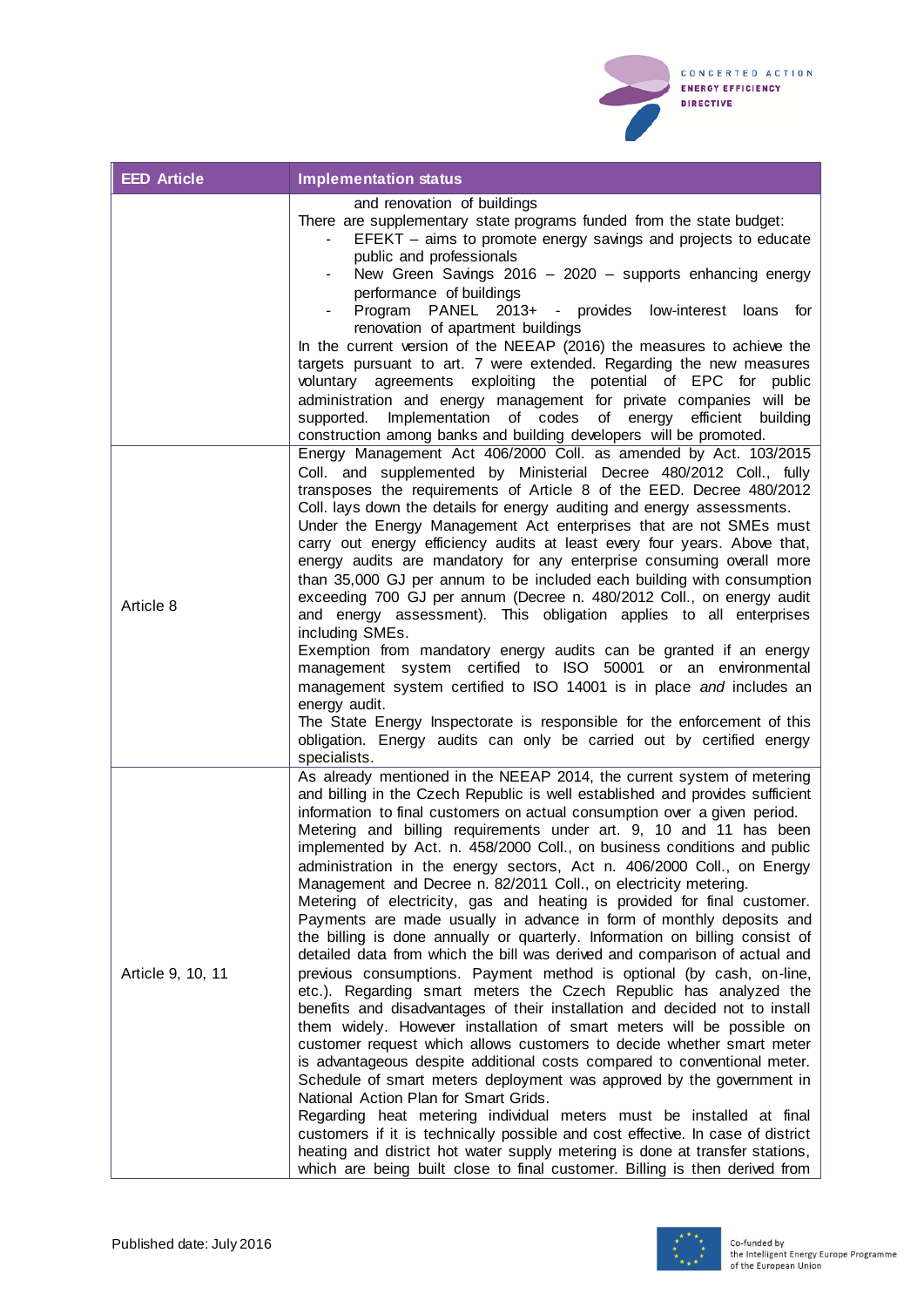

| <b>EED Article</b> | <b>Implementation status</b>                                                                                                                                                                                                                                                                                                                                                                                                                                                                                                                                                                                                                                                                                                                                                                                                                                                                                                                                                                                                                                                                                                                                                                                                                                                                                                                                                                                                |
|--------------------|-----------------------------------------------------------------------------------------------------------------------------------------------------------------------------------------------------------------------------------------------------------------------------------------------------------------------------------------------------------------------------------------------------------------------------------------------------------------------------------------------------------------------------------------------------------------------------------------------------------------------------------------------------------------------------------------------------------------------------------------------------------------------------------------------------------------------------------------------------------------------------------------------------------------------------------------------------------------------------------------------------------------------------------------------------------------------------------------------------------------------------------------------------------------------------------------------------------------------------------------------------------------------------------------------------------------------------------------------------------------------------------------------------------------------------|
|                    | the data measured at transfer station and ration meters at final customers<br>and is done transparently. Obligation to install meters for district heating<br>and cooling is set in Act n. 406/2000 Coll., on Energy Management (para<br>7.4.g) and specified in Decree n. 194/2007 Coll., on rules for district<br>heating and hot water supply and metering. Meters help to reduce energy<br>intensity by providing information about energy consumption, but they are<br>also indispensable for billing purposes. Decree n. 269/2015 Coll., on heat<br>and hot water billing specifies the way how to derive the bill in case<br>owners do not set their own way of deriving the bill.                                                                                                                                                                                                                                                                                                                                                                                                                                                                                                                                                                                                                                                                                                                                   |
| Article 12         | Art. 12 requires Member States to promote and facilitate an efficient use of<br>energy. In the Czech Republic there is programme EFEKT - since1999<br>support began to be channelled into energy-saving projects from the State<br>Programme on the Promotion of Energy Savings and the Utilisation of<br>Renewables (Programme EFEKT). Projects focused on increasing public<br>awareness are supported. The budget of the programme was significantly<br>increased in 2015. The program EFEKT is defined by act 406/2000 Coll.,<br>on energy management, para 5.<br>The aim of the EFEKT Programme is to achieve energy savings by raising<br>awareness among small customers, by increasing the quality of energy<br>services, and by supporting the public sector in the economic<br>of energy. It focuses<br>management<br>on<br>raising awareness<br>and<br>disseminating information (with a stress on energy-saving measures and<br>the use of renewable sources of energy). The examples of supported<br>activities:<br>- energy consulting provided by energy consulting and information centres;<br>- courses and seminars about the energy sector;<br>- publications, guides and informative materials about the energy sector;<br>Information<br>about<br>the<br>supported<br>projects<br>available<br>are<br>here<br>http://www.mpo-efekt.cz/cz. The webpage is also an access to EKIS<br>consulting centres. |
| Article 13         | There are penalties in case of non-compliance and shall be imposed for<br>administrative offences defined in:<br>Act No. 458/2000 Coll., Energy Act<br>Act No. 165/2012 Coll., on Promoted Energy Sources<br>Act No. 406/2000 Coll., on Energy Management                                                                                                                                                                                                                                                                                                                                                                                                                                                                                                                                                                                                                                                                                                                                                                                                                                                                                                                                                                                                                                                                                                                                                                   |
| Article 14         | The Czech Republic has carried out an assessment of the potential for the<br>application of high-efficiency cogeneration according to Annex VIII. The<br>available<br>report<br>here:<br>IS<br>https://ec.europa.eu/energy/sites/ener/files/documents<br>/Art%2014(1)%20assessmentCzechrepublic.pdf<br>Requirements pursuant to para. 5 (cost-benefit analysis in accordance<br>with Part 2 of Annex IX) has been implemented into Act n. 406/2000 Coll.,<br>on Energy Management.<br>Guarantee of the origin of electricity produced from high-efficiency<br>cogeneration has been implemented into Act. n. 458/2000 Coll., on<br>business conditions and public administration in the energy sectors.<br>Development, construction and linking the existing networks of district<br>heating are supported by the Operational Programme Enterprise and<br>Innovation for Competitiveness.                                                                                                                                                                                                                                                                                                                                                                                                                                                                                                                                  |
| Article 15         | Assessment of the energy efficiency potential regarding electricity<br>transmission and distribution has been undertaken by the Czech<br>Association of the Regulated Power Supply Companies (TSO and all<br>DSOs). The assessment identified possibilities to reduce losses in<br>transmission and distribution of electricity and defined requirements for<br>large power transformers.                                                                                                                                                                                                                                                                                                                                                                                                                                                                                                                                                                                                                                                                                                                                                                                                                                                                                                                                                                                                                                   |

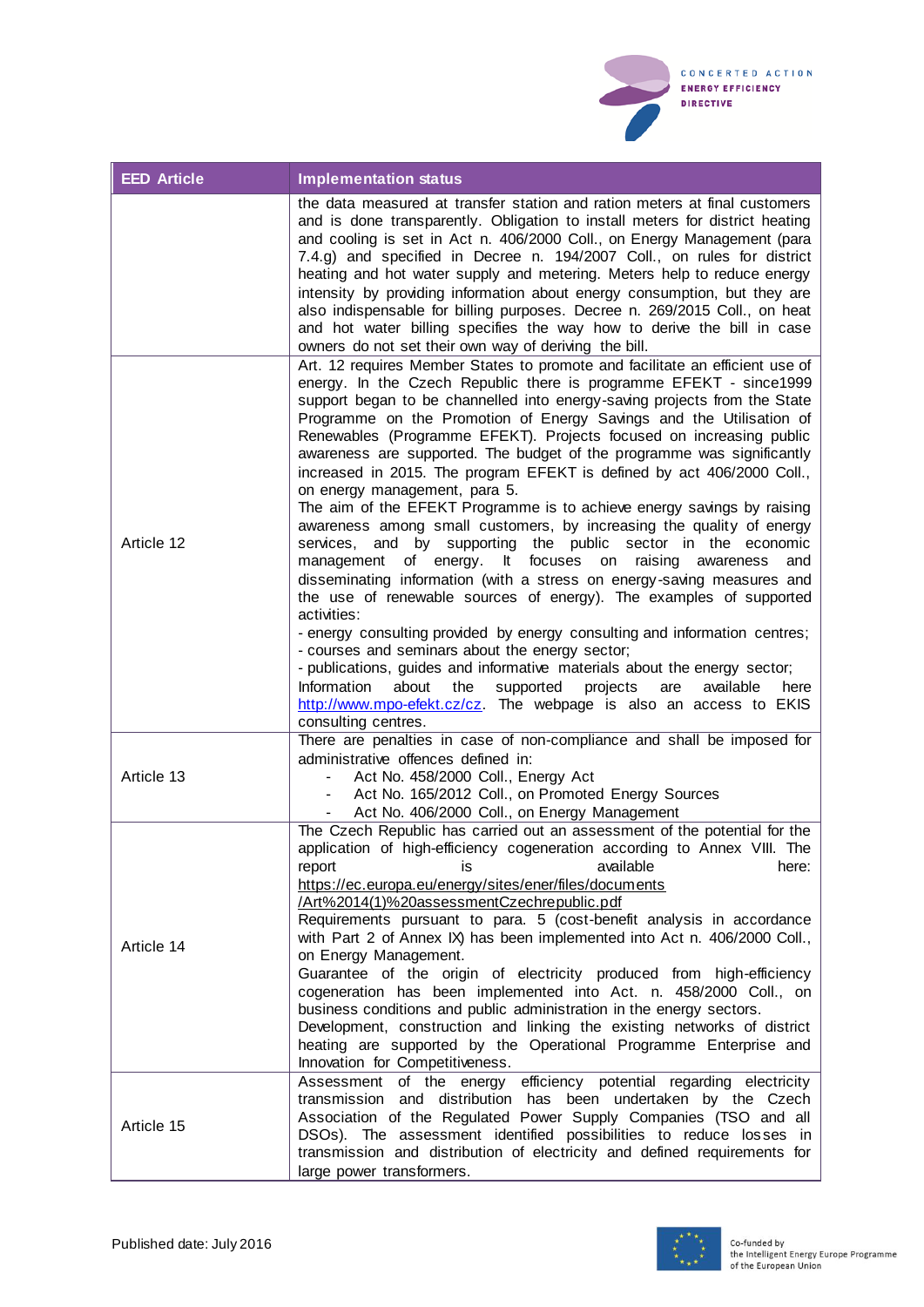

| <b>EED Article</b> | <b>Implementation status</b>                                                                                                                                                                                                                                                                                                                                                                                                                                                                                                                                                                                                                                                                                                                                                                                                                                                             |
|--------------------|------------------------------------------------------------------------------------------------------------------------------------------------------------------------------------------------------------------------------------------------------------------------------------------------------------------------------------------------------------------------------------------------------------------------------------------------------------------------------------------------------------------------------------------------------------------------------------------------------------------------------------------------------------------------------------------------------------------------------------------------------------------------------------------------------------------------------------------------------------------------------------------|
|                    | Assessment of the system of gas supply describes concrete investment<br>projects, which should lead to improvements in energy efficiency.                                                                                                                                                                                                                                                                                                                                                                                                                                                                                                                                                                                                                                                                                                                                                |
| Article 16         | Energy specialist qualification scheme is available in the Czech Republic.<br>Energy specialists are natural persons holding an authorisation granted by<br>the Ministry of Industry and Trade to:<br>a) perform an energy audit and produce an energy assessment;<br>b) produce a certificate;<br>c) inspect boilers and thermal energy distribution systems in operation;<br>d) inspect air-conditioning systems.<br>The register of energy specialists is publicly accessible: http://www.mpo-<br>enex.cz/experti/<br>To obtain an energy specialist certification it is necessary to pass the<br>exam. Examination Committee consists of representatives of ministries,<br>universities and professional organizations. For the person, who holds the<br>energy specialist certification, it is obligatory to complete training course<br>and to pass a test to proof the expertise. |
| Article 17         | Regarding information provision, the Czech Republic disseminate of<br>information on available energy efficiency mechanisms in different ways.<br>Financial support and assistance is provided for the organization of<br>information seminars, courses and conferences focused on energy<br>savings as well as for issuing publications, studies and other information<br>materials in order to raise the awareness about the possibilities of<br>enhancing energy efficiency. The support is provided through the State<br>program EFEKT, administered by the Ministry of Industry and Trade.                                                                                                                                                                                                                                                                                          |
| Article 18         | 18 has been transposed into act 406/2000 Coll., on energy<br>Art.<br>management, para 10e - 10g. List of energy services providers:<br>http://www.mpo.cz/dokument170967.html.<br>Energy services and energy performance contracting in the Czech<br>Republic are promoted by the Ministry of Industry and Trade and by the<br>Association of energy service providers (APES) (www.apes.cz).<br>On the website http://www.mpo.cz/dokument105425.html the following<br>information is published:<br>Model contract for EPC plus technical annexes<br>Guidelines realisation of EPC projects and for EPC tendering<br>$\bullet$<br>procedures<br>The EPC model contract includes all items listed in Annex XIII of the EED.<br>In addition, a list of energy service providers is available, as well as a list<br>of facilitators of EPC tender procedures.                                 |
| Article 19         | As other measures to promote energy efficiency the Czech Republic<br>considers in particular introducing the energy management system. There<br>is the alternative obligation to implement energy management system in<br>accordance with art. 8 of the EED for enterprises that are not small or<br>medium (alternative obligation is to carry out the energy audit). Above that<br>subsidies from the state program EFEKT are provided for public sector<br>bodies to carry out energy management systems. Support scheme for<br>small and medium-sized enterprises to implement energy management<br>system is being prepared at the moment. The Czech Republic also<br>emphasizes the use of energy services through EPC, which has a long<br>tradition.                                                                                                                             |
| Article 20         | The Czech Republic prepares a concept of financial instruments to be<br>used for projects reducing energy consumption. Some instruments are<br>ready to be used by public bodies, which may apply for grants to<br>implement energy saving measures and for co-financing of projects.                                                                                                                                                                                                                                                                                                                                                                                                                                                                                                                                                                                                    |